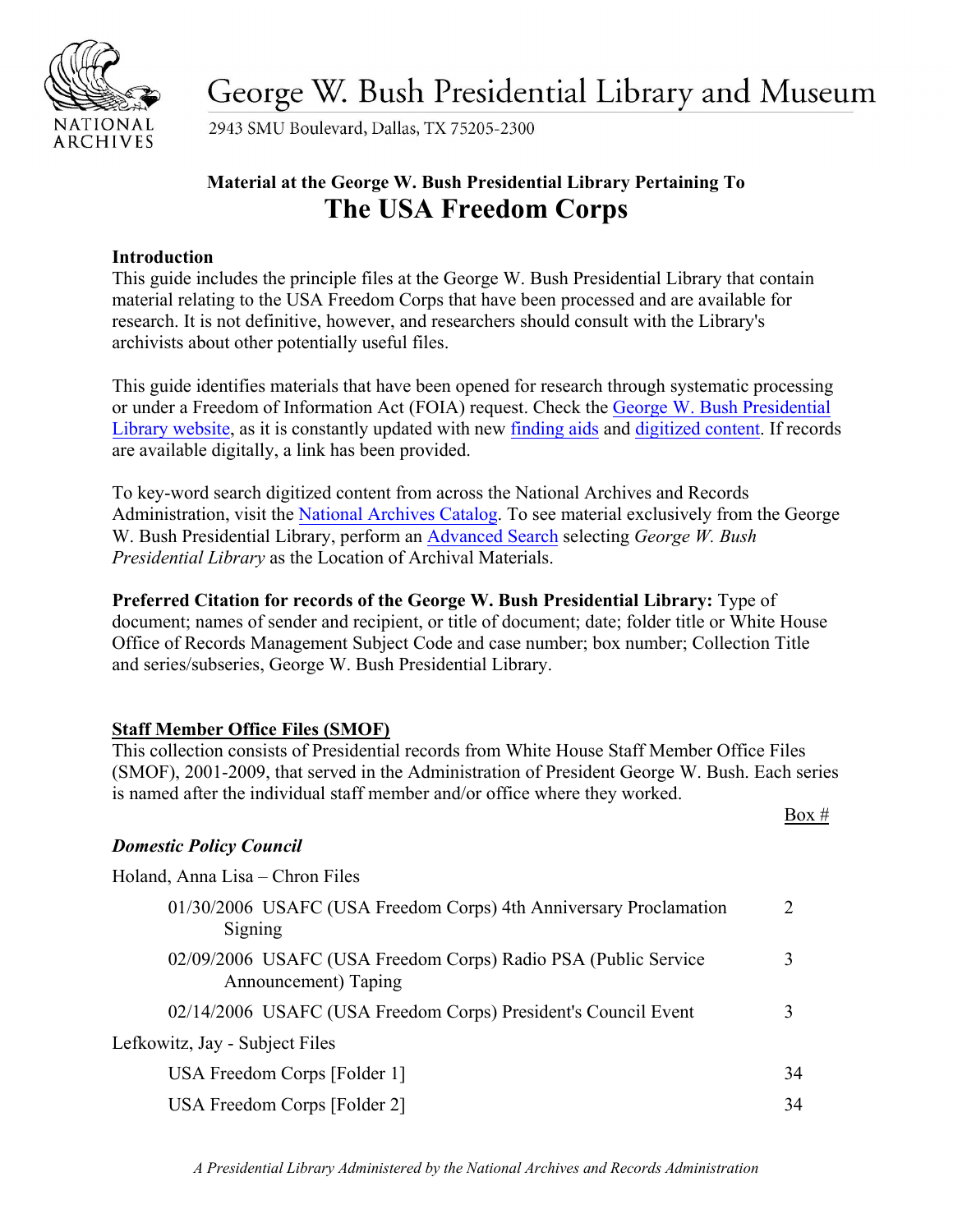#### *Faith-Based and Community Initiatives, White House Office of*

Henderson, Kristin – Dungeon Files

| Corporation for National & Community Service, USA Freedom Corps [1] | 44 |
|---------------------------------------------------------------------|----|
| Corporation for National & Community Service, USA Freedom Corps [2] | 44 |
| Henderson, Kristin – Outreach General Files                         |    |
| <b>USA Freedom Corps</b>                                            | 30 |

#### *Staff Secretary, White House Office of the*

Von Der Heydt, Thomas (Tommy) - Bush Record Policy Memos

USA Freedom Corps, Faith-Based and Community Initiative, Civil Justice 4 Reform Legacy: A Timeline (2001 - 2008)

#### *USA Freedom Corps*

A number of series in USA Freedom Corps have been processed, either fully or in part. The processed series include the following:

#### Media Coverage

*News articles, 2002-2006.*

#### Kari Dunn

*Civic Participation Liaison (detailee from Corporation for National and Community Service). The bulk of these records are from 2003-2004.*

#### Jessica Headley

*Executive Assistant. The bulk of these records are from 2005-2008.*

#### Veronica Lew

*Associate Director. The bulk of these records are from 2005-2008. Most of these records appear to have been passed to Veronica Lew from previous USA Freedom Corps staff members.*

#### Henry Lozano

*Deputy Assistant to the President, Director of USA Freedom Corps. The bulk of these records are from 2007-2008.*

#### Therese Lyons

*Director of Public Liaison. The bulk of these records are from 2002-2005.*

#### Grace Ohlhaut

*Associate Director, May 2008 – January 2009*

#### Staffing Memoranda and Faxes

*The records in this series include lists, draft robo letters, draft proclamations, fax sheets, routing memoranda, draft remarks, facility requests, correspondence from outside organizations, and statements of administration policy. The bulk date from 2003-2005.*

#### Karin Torgerson

*Special Assistant to the President and Deputy Director. The bulk of these records date from 2003-2005.*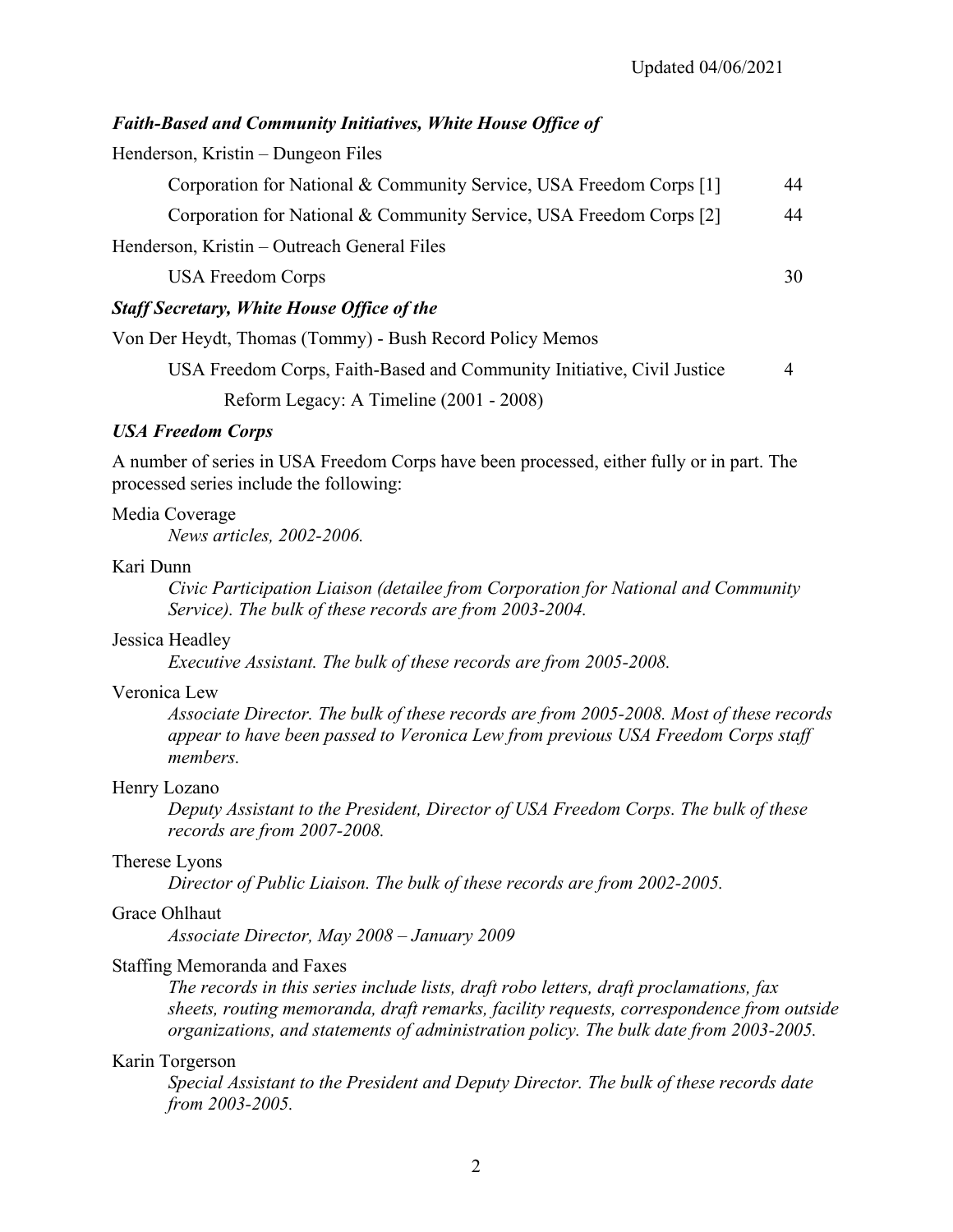Cynthia (Cindy) Wilsbach

*Special Assistant to the Director; Associate Director. The bulk of these records date from 2002-2004.*

The finding aids may be downloaded from the **Staff Member Office [Files](https://georgewbushlibrary.smu.edu/Research/Finding-Aids/White-House-Staff)** section of our website.

### **Materials processed under FOIA**

These records are located in the White House Office of Records Management (ORM) or Staff Member Office Files (SMOF) materials. However, these records were processed as part of a Freedom of Information Act (FOIA) request, as submitted by a researcher.

### *Individual Folders Processed under FOIA related to USA Freedom Corps*

Note: White House Office of Records Management (ORM) files are excluded from this list due to limitations in search capabilities. Additionally, physical box numbers are not included in this list. Consult the finding aid for each FOIA request to identify what box the folder is located in.

### **[2014-0126-F](https://catalog.archives.gov/id/90547768)**

USA Freedom Corps

Young, Alison

State of the Union Address to the 108th Congress, Second Session, 01/20/2004

### **Bulk Materials**

Materials from these collections were created in bulk quantities for use at White House events, for dissemination to the public or government officials, or for the support of administrative functions. Items often appear in the collection numerous times because they were located in boxes attributed to different offices within the White House.

Box #

### *Bush 43 Sample Collection*

| Office of Laura Bush - Correspondence                          |    |
|----------------------------------------------------------------|----|
| Bookmark - USA Freedom Corps                                   |    |
| <b>Presidential Correspondence, Office of</b>                  |    |
| <b>Blue Line Proclamations</b>                                 |    |
| Fourth Anniversary of USA Freedom Corps, 01/30/2006            | 8  |
| Anniversary of USA Freedom Corps, 01/29/2007 [Version 1]       | 9  |
| Fifth Anniversary of USA Freedom Corps, 01/29/2007 [Version 2] | 9  |
| Sixth Anniversary of USA Freedom Corps, 01/29/2008             | 11 |
| Proclamations                                                  |    |
| 01/29/2007 - Fifth Anniversary of USA Freedom Corps            |    |